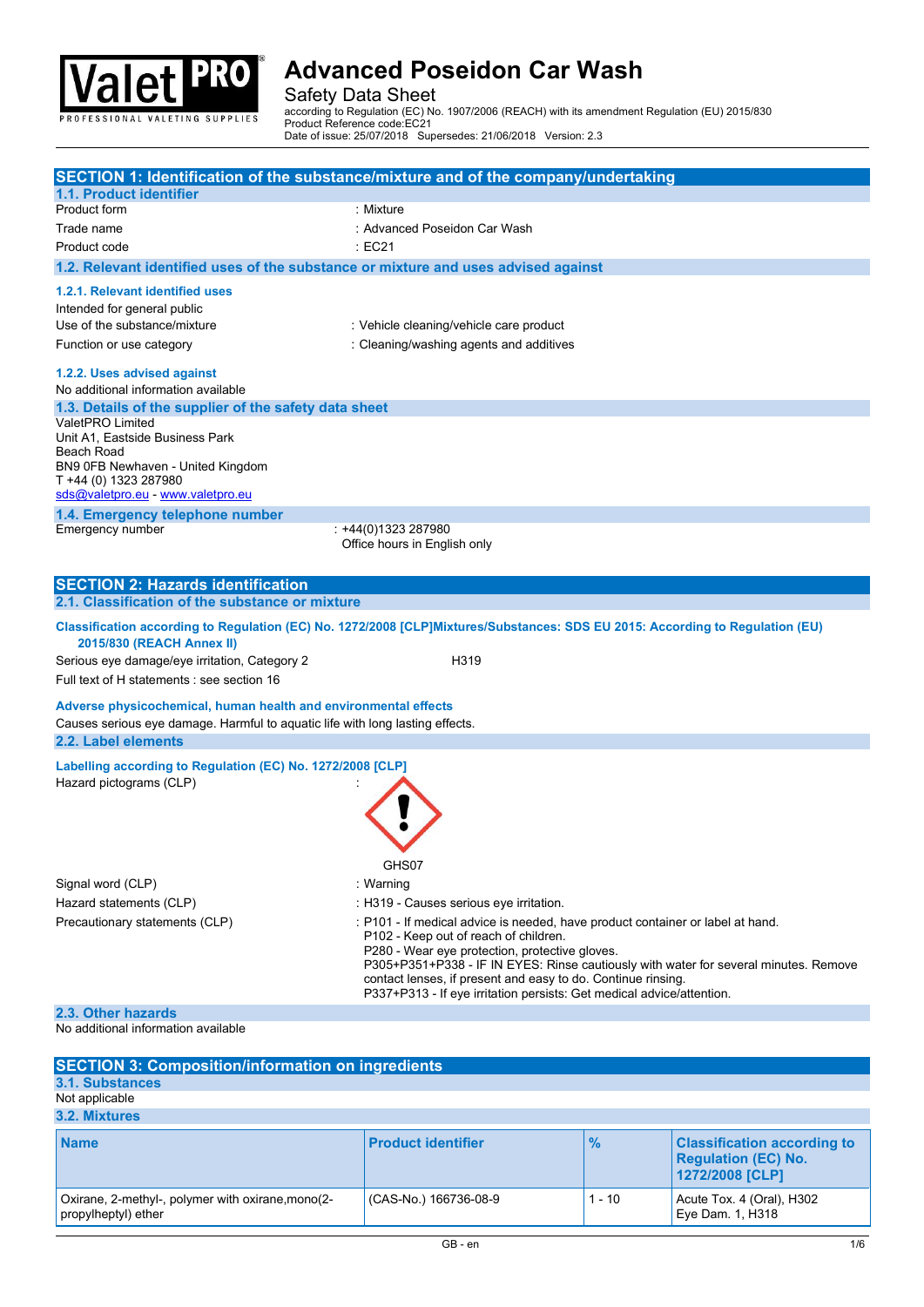## Safety Data Sheet

| <b>Advanced Poseidon Car Wash</b>                                                                         |                                                                                                       |           |                                                                                                 |
|-----------------------------------------------------------------------------------------------------------|-------------------------------------------------------------------------------------------------------|-----------|-------------------------------------------------------------------------------------------------|
| <b>Safety Data Sheet</b>                                                                                  |                                                                                                       |           |                                                                                                 |
| according to Regulation (EC) No. 1907/2006 (REACH) with its amendment Regulation (EU) 2015/830            |                                                                                                       |           |                                                                                                 |
| COCAMIDOPROPYLAMINE OXIDE                                                                                 | (CAS-No.) 68155-09-9<br>(EC-No.) 268-938-5                                                            | $1 - 10$  | Skin Irrit. 2, H315<br>Eye Dam. 1, H318<br>Aquatic Chronic 2, H411                              |
| Fatty acids, C18 unsatd., reaction products with<br>triethanolamine, di-Me sulfate-quaternized            | (CAS-No.) 931-216-1                                                                                   | $1 - 10$  | Skin Irrit. 2, H315<br>Eye Irrit. 2, H319                                                       |
| COCAMIDOPROPYL BETAINE                                                                                    | (CAS-No.) 61789-40-0<br>(EC-No.) 263-058-8                                                            | $1 - 20$  | Eye Irrit. 2, H319                                                                              |
| DECYLAMINE OXIDE                                                                                          | (CAS-No.) 2605-79-0<br>(EC-No.) 220-020-5                                                             | $0.1 - 1$ | Skin Irrit. 2, H315<br>Eye Dam. 1, H318<br>Aquatic Acute 1, H400                                |
| SODIUM LAURYL SULFATE                                                                                     | (CAS-No.) 151-21-3<br>(EC-No.) 205-788-1                                                              | $0.1 - 1$ | Acute Tox. 4 (Oral), H302<br>Skin Irrit. 2, H315<br>Eye Dam. 1, H318<br>Aquatic Chronic 3, H412 |
| D-Glucopyranose, Oligomeric, C10-16 Alkyl<br>Glycosides                                                   | (CAS-No.) 110615-47-9                                                                                 | $0.1 - 1$ | Skin Irrit. 2, H315<br>Eye Dam. 1, H318                                                         |
| Specific concentration limits: see section 16                                                             |                                                                                                       |           |                                                                                                 |
| Full text of H-statements: see section 16                                                                 |                                                                                                       |           |                                                                                                 |
| <b>SECTION 4: First aid measures</b>                                                                      |                                                                                                       |           |                                                                                                 |
| 4.1. Description of first aid measures                                                                    |                                                                                                       |           |                                                                                                 |
| First-aid measures after inhalation<br>First-aid measures after skin contact                              | : Remove person to fresh air and keep comfortable for breathing.<br>: Wash skin with plenty of water. |           |                                                                                                 |
| First-aid measures after eye contact                                                                      |                                                                                                       |           | : Rinse cautiously with water for several minutes. Remove contact lenses, if present and        |
|                                                                                                           | easy to do. Continue rinsing. Call a physician immediately.                                           |           |                                                                                                 |
| First-aid measures after ingestion                                                                        | : Call a poison center or a doctor if you feel unwell.                                                |           |                                                                                                 |
| 4.2. Most important symptoms and effects, both acute and delayed<br>Symptoms/effects after eye contact    | : Serious damage to eyes.                                                                             |           |                                                                                                 |
| 4.3. Indication of any immediate medical attention and special treatment needed<br>Treat symptomatically. |                                                                                                       |           |                                                                                                 |
|                                                                                                           |                                                                                                       |           |                                                                                                 |
|                                                                                                           |                                                                                                       |           |                                                                                                 |

| COCAMIDOPROPYL BETAINE                                                                                         | (CAS-No.) 61789-40-0<br>(EC-No.) 263-058-8                                                                                                  | $1 - 20$  | Eye Irrit. 2, H319                                                                              |
|----------------------------------------------------------------------------------------------------------------|---------------------------------------------------------------------------------------------------------------------------------------------|-----------|-------------------------------------------------------------------------------------------------|
| DECYLAMINE OXIDE                                                                                               | (CAS-No.) 2605-79-0<br>(EC-No.) 220-020-5                                                                                                   | $0.1 - 1$ | Skin Irrit. 2, H315<br>Eye Dam. 1, H318<br>Aquatic Acute 1, H400                                |
| SODIUM LAURYL SULFATE                                                                                          | (CAS-No.) 151-21-3<br>(EC-No.) 205-788-1                                                                                                    | $0.1 - 1$ | Acute Tox. 4 (Oral), H302<br>Skin Irrit. 2, H315<br>Eye Dam. 1, H318<br>Aquatic Chronic 3, H412 |
| D-Glucopyranose, Oligomeric, C10-16 Alkyl<br>Glycosides                                                        | (CAS-No.) 110615-47-9                                                                                                                       | $0.1 - 1$ | Skin Irrit. 2, H315<br>Eye Dam. 1, H318                                                         |
| Specific concentration limits: see section 16                                                                  |                                                                                                                                             |           |                                                                                                 |
| Full text of H-statements: see section 16                                                                      |                                                                                                                                             |           |                                                                                                 |
| <b>SECTION 4: First aid measures</b>                                                                           |                                                                                                                                             |           |                                                                                                 |
| 4.1. Description of first aid measures                                                                         |                                                                                                                                             |           |                                                                                                 |
| First-aid measures after inhalation                                                                            | : Remove person to fresh air and keep comfortable for breathing.                                                                            |           |                                                                                                 |
| First-aid measures after skin contact                                                                          | : Wash skin with plenty of water.                                                                                                           |           |                                                                                                 |
| First-aid measures after eye contact                                                                           | easy to do. Continue rinsing. Call a physician immediately.                                                                                 |           | : Rinse cautiously with water for several minutes. Remove contact lenses, if present and        |
| First-aid measures after ingestion                                                                             | : Call a poison center or a doctor if you feel unwell.                                                                                      |           |                                                                                                 |
| 4.2. Most important symptoms and effects, both acute and delayed                                               |                                                                                                                                             |           |                                                                                                 |
| Symptoms/effects after eye contact                                                                             | : Serious damage to eyes.                                                                                                                   |           |                                                                                                 |
| 4.3. Indication of any immediate medical attention and special treatment needed<br>Treat symptomatically.      |                                                                                                                                             |           |                                                                                                 |
| <b>SECTION 5: Firefighting measures</b>                                                                        |                                                                                                                                             |           |                                                                                                 |
| 5.1. Extinguishing media                                                                                       |                                                                                                                                             |           |                                                                                                 |
| Suitable extinguishing media                                                                                   | : Water spray. Dry powder. Foam. Carbon dioxide.                                                                                            |           |                                                                                                 |
| 5.2. Special hazards arising from the substance or mixture<br>Hazardous decomposition products in case of fire | : Toxic fumes may be released.                                                                                                              |           |                                                                                                 |
| 5.3. Advice for firefighters                                                                                   |                                                                                                                                             |           |                                                                                                 |
| Protection during firefighting                                                                                 | : Do not attempt to take action without suitable protective equipment. Self-contained<br>breathing apparatus. Complete protective clothing. |           |                                                                                                 |
| <b>SECTION 6: Accidental release measures</b>                                                                  |                                                                                                                                             |           |                                                                                                 |
| 6.1. Personal precautions, protective equipment and emergency procedures                                       |                                                                                                                                             |           |                                                                                                 |
| 6.1.1. For non-emergency personnel                                                                             |                                                                                                                                             |           |                                                                                                 |
| Emergency procedures                                                                                           | : Ventilate spillage area. Avoid contact with skin and eyes.                                                                                |           |                                                                                                 |
| 6.1.2. For emergency responders                                                                                |                                                                                                                                             |           |                                                                                                 |
| Protective equipment                                                                                           | refer to section 8: "Exposure controls/personal protection".                                                                                |           | : Do not attempt to take action without suitable protective equipment. For further information  |
| <b>6.2. Environmental precautions</b>                                                                          |                                                                                                                                             |           |                                                                                                 |
| Avoid release to the environment.                                                                              |                                                                                                                                             |           |                                                                                                 |
| 6.3. Methods and material for containment and cleaning up                                                      |                                                                                                                                             |           |                                                                                                 |
| Methods for cleaning up                                                                                        | : Take up liquid spill into absorbent material.                                                                                             |           |                                                                                                 |
|                                                                                                                |                                                                                                                                             |           |                                                                                                 |

| Treat symptomatically.                                                   | 4.3. Indication of any immediate medical attention and special treatment needed                                                                                |
|--------------------------------------------------------------------------|----------------------------------------------------------------------------------------------------------------------------------------------------------------|
| <b>SECTION 5: Firefighting measures</b>                                  |                                                                                                                                                                |
| 5.1. Extinguishing media                                                 |                                                                                                                                                                |
| Suitable extinguishing media                                             | : Water spray. Dry powder. Foam. Carbon dioxide.                                                                                                               |
| 5.2. Special hazards arising from the substance or mixture               |                                                                                                                                                                |
| Hazardous decomposition products in case of fire                         | : Toxic fumes may be released.                                                                                                                                 |
| 5.3. Advice for firefighters                                             |                                                                                                                                                                |
| Protection during firefighting                                           | : Do not attempt to take action without suitable protective equipment. Self-contained<br>breathing apparatus. Complete protective clothing.                    |
| <b>SECTION 6: Accidental release measures</b>                            |                                                                                                                                                                |
| 6.1. Personal precautions, protective equipment and emergency procedures |                                                                                                                                                                |
| 6.1.1. For non-emergency personnel                                       |                                                                                                                                                                |
| Emergency procedures                                                     | : Ventilate spillage area. Avoid contact with skin and eyes.                                                                                                   |
| 6.1.2. For emergency responders                                          |                                                                                                                                                                |
| Protective equipment                                                     | : Do not attempt to take action without suitable protective equipment. For further information<br>refer to section 8: "Exposure controls/personal protection". |
| <b>6.2. Environmental precautions</b>                                    |                                                                                                                                                                |
| Avoid release to the environment.                                        |                                                                                                                                                                |
| 6.3. Methods and material for containment and cleaning up                |                                                                                                                                                                |
| Methods for cleaning up                                                  | : Take up liquid spill into absorbent material.                                                                                                                |
| Other information                                                        | : Dispose of materials or solid residues at an authorized site.                                                                                                |
| 6.4. Reference to other sections                                         |                                                                                                                                                                |
| For further information refer to section 13.                             |                                                                                                                                                                |
| <b>SECTION 7: Handling and storage</b>                                   |                                                                                                                                                                |
| 7.1. Precautions for safe handling                                       |                                                                                                                                                                |
| Precautions for safe handling                                            | : Ensure good ventilation of the work station. Avoid contact with skin and eyes. Wear<br>personal protective equipment.                                        |
| Hygiene measures                                                         | : Do not eat, drink or smoke when using this product. Always wash hands after handling the<br>product.                                                         |
|                                                                          |                                                                                                                                                                |

| <b>SECTION 7: Handling and storage</b> |                                                                                                                         |
|----------------------------------------|-------------------------------------------------------------------------------------------------------------------------|
| 7.1. Precautions for safe handling     |                                                                                                                         |
| Precautions for safe handling          | : Ensure good ventilation of the work station. Avoid contact with skin and eyes. Wear<br>personal protective equipment. |
| Hygiene measures                       | : Do not eat, drink or smoke when using this product. Always wash hands after handling the<br>product.                  |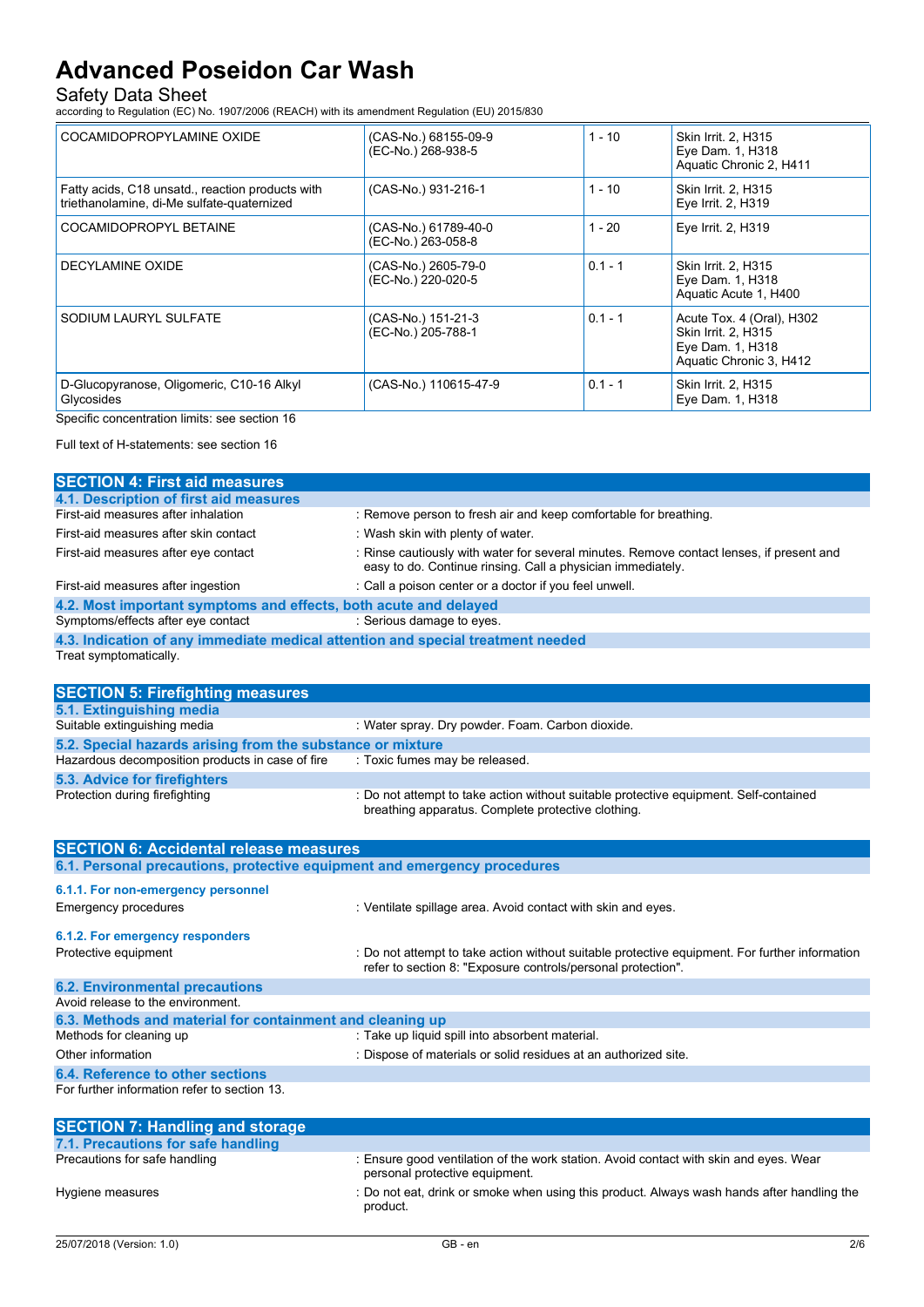## Safety Data Sheet

# 7.2. Conditions for safe storage, including any incompatibilities<br>Storage conditions Storage conditions Store in a well-ventilated place. Keep cool.

#### 7.3. Specific end use(s)

# **Advanced Poseidon Car Wash**<br>
Safety Data Sheet<br>
according to Regulation (EC) No. 1907/2006 (REACH) with its amendment Regulation (EU) 2015/830<br>
T.2. Conditions for safe storage, including any incompatibilities<br>
Store in a SECTION 8: Exposure controls/personal protection 8.1. Control parameters

#### 8.2. Exposure controls

#### Appropriate engineering controls:

| <b>Advanced Poseidon Car Wash</b><br><b>Safety Data Sheet</b>                                                                    |                      | according to Regulation (EC) No. 1907/2006 (REACH) with its amendment Regulation (EU) 2015/830 |                                                |             |                 |                 |
|----------------------------------------------------------------------------------------------------------------------------------|----------------------|------------------------------------------------------------------------------------------------|------------------------------------------------|-------------|-----------------|-----------------|
| Storage conditions                                                                                                               |                      | 7.2. Conditions for safe storage, including any incompatibilities                              | : Store in a well-ventilated place. Keep cool. |             |                 |                 |
| 7.3. Specific end use(s)<br>No additional information available                                                                  |                      |                                                                                                |                                                |             |                 |                 |
| <b>SECTION 8: Exposure controls/personal protection</b><br><b>8.1. Control parameters</b><br>No additional information available |                      |                                                                                                |                                                |             |                 |                 |
| 8.2. Exposure controls                                                                                                           |                      |                                                                                                |                                                |             |                 |                 |
| Appropriate engineering controls:<br>Ensure good ventilation of the work station.                                                |                      |                                                                                                |                                                |             |                 |                 |
| Hand protection:                                                                                                                 |                      |                                                                                                |                                                |             |                 |                 |
| Protective gloves                                                                                                                |                      |                                                                                                |                                                |             |                 |                 |
| <b>Type</b>                                                                                                                      | <b>Material</b>      | <b>Permeation</b>                                                                              | Thickness (mm)                                 | Penetration |                 | <b>Standard</b> |
| Disposable gloves,<br>Reusable gloves                                                                                            | Nitrile rubber (NBR) | $2$ ( $>$ 30 minutes)                                                                          |                                                |             |                 | EN 374          |
| Eye protection:                                                                                                                  |                      |                                                                                                |                                                |             |                 |                 |
| Safety glasses                                                                                                                   |                      |                                                                                                |                                                |             |                 |                 |
| Type                                                                                                                             | Use                  |                                                                                                | <b>Characteristics</b>                         |             | <b>Standard</b> |                 |
| Safety glasses                                                                                                                   | <b>Droplet</b>       |                                                                                                |                                                |             | <b>EN 166</b>   |                 |
| Skin and body protection:                                                                                                        |                      |                                                                                                |                                                |             |                 |                 |
| Wear suitable protective clothing                                                                                                |                      |                                                                                                |                                                |             |                 |                 |
| <b>Respiratory protection:</b>                                                                                                   |                      |                                                                                                |                                                |             |                 |                 |
| In case of insufficient ventilation, wear suitable respiratory equipment                                                         |                      |                                                                                                |                                                |             |                 |                 |
| Personal protective equipment symbol(s):                                                                                         |                      |                                                                                                |                                                |             |                 |                 |
|                                                                                                                                  |                      |                                                                                                |                                                |             |                 |                 |
| Environmental exposure controls:                                                                                                 |                      |                                                                                                |                                                |             |                 |                 |
| Avoid release to the environment.                                                                                                |                      |                                                                                                |                                                |             |                 |                 |
| <b>SECTION 9: Physical and chemical properties</b>                                                                               |                      |                                                                                                |                                                |             |                 |                 |
| 9.1. Information on basic physical and chemical properties                                                                       |                      |                                                                                                |                                                |             |                 |                 |
| Physical state                                                                                                                   |                      | : Liquid                                                                                       |                                                |             |                 |                 |
| Appearance                                                                                                                       |                      | : Aqueous solution.                                                                            |                                                |             |                 |                 |
| Colour                                                                                                                           |                      | : yellowish. Green.                                                                            |                                                |             |                 |                 |
| Odour<br>Odour threshold                                                                                                         |                      | : Citrus fruits.<br>: No data available                                                        |                                                |             |                 |                 |
| pH                                                                                                                               |                      | :4.5                                                                                           |                                                |             |                 |                 |
| Relative evaporation rate (butylacetate=1)                                                                                       |                      | : No data available                                                                            |                                                |             |                 |                 |

#### Personal protective equipment symbol(s):



#### Environmental exposure controls:

| <b>Type</b>                                        | Use                                                                      | <b>Characteristics</b> | <b>Standard</b> |
|----------------------------------------------------|--------------------------------------------------------------------------|------------------------|-----------------|
| Safety glasses                                     | Droplet                                                                  |                        | <b>EN 166</b>   |
| Skin and body protection:                          |                                                                          |                        |                 |
| Wear suitable protective clothing                  |                                                                          |                        |                 |
| <b>Respiratory protection:</b>                     |                                                                          |                        |                 |
|                                                    | In case of insufficient ventilation, wear suitable respiratory equipment |                        |                 |
| Personal protective equipment symbol(s):           |                                                                          |                        |                 |
|                                                    |                                                                          |                        |                 |
| Environmental exposure controls:                   |                                                                          |                        |                 |
| Avoid release to the environment.                  |                                                                          |                        |                 |
| <b>SECTION 9: Physical and chemical properties</b> | 9.1. Information on basic physical and chemical properties               |                        |                 |
| Physical state                                     | : Liquid                                                                 |                        |                 |
| Appearance                                         | : Aqueous solution.                                                      |                        |                 |
| Colour                                             | : yellowish. Green.                                                      |                        |                 |
| Odour                                              | : Citrus fruits.                                                         |                        |                 |
| Odour threshold                                    | : No data available                                                      |                        |                 |
| pH                                                 | :4.5                                                                     |                        |                 |
| Relative evaporation rate (butylacetate=1)         | : No data available                                                      |                        |                 |
| Melting point                                      | : Not applicable                                                         |                        |                 |
| Freezing point                                     | : No data available                                                      |                        |                 |
| Boiling point                                      | : No data available                                                      |                        |                 |
| Flash point                                        | : No data available                                                      |                        |                 |
| Auto-ignition temperature                          | : No data available                                                      |                        |                 |
| Decomposition temperature                          | : No data available                                                      |                        |                 |
| Flammability (solid, gas)                          | : Not applicable                                                         |                        |                 |
| Vapour pressure                                    | : No data available                                                      |                        |                 |
| Relative vapour density at 20 °C                   | : No data available                                                      |                        |                 |
| Relative density                                   | : 1.001                                                                  |                        |                 |
| Solubility                                         | : No data available                                                      |                        |                 |
| Log Pow                                            | : No data available                                                      |                        |                 |
| Viscosity, kinematic                               | : No data available                                                      |                        |                 |
| 25/07/2018 (Version: 1.0)                          |                                                                          | $GB - en$              | 3/6             |
|                                                    |                                                                          |                        |                 |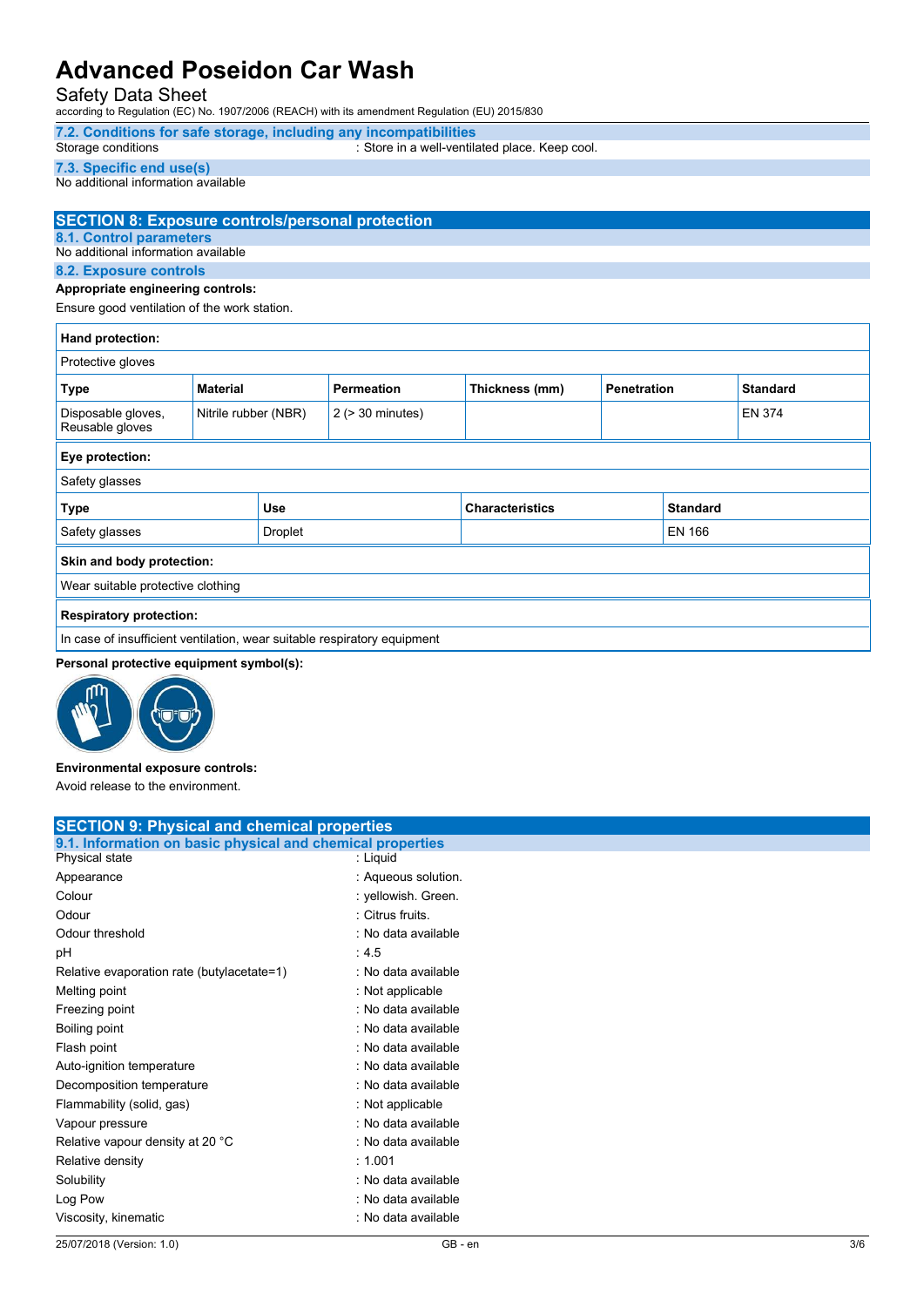## Safety Data Sheet

| <b>Advanced Poseidon Car Wash</b>                                                                                          |                     |  |
|----------------------------------------------------------------------------------------------------------------------------|---------------------|--|
| <b>Safety Data Sheet</b><br>according to Regulation (EC) No. 1907/2006 (REACH) with its amendment Regulation (EU) 2015/830 |                     |  |
| Viscosity, dynamic                                                                                                         | : No data available |  |
| <b>Explosive properties</b>                                                                                                | : No data available |  |
| Oxidising properties                                                                                                       | : No data available |  |
| <b>Explosive limits</b>                                                                                                    | : No data available |  |
| 9.2. Other information                                                                                                     |                     |  |
| No additional information available                                                                                        |                     |  |
|                                                                                                                            |                     |  |
| <b>SECTION 10: Stability and reactivity</b>                                                                                |                     |  |

#### 9.2. Other information No additional information available

| <b>Advanced Poseidon Car Wash</b>                                                              |                                                                                                      |  |
|------------------------------------------------------------------------------------------------|------------------------------------------------------------------------------------------------------|--|
| <b>Safety Data Sheet</b>                                                                       |                                                                                                      |  |
| according to Regulation (EC) No. 1907/2006 (REACH) with its amendment Regulation (EU) 2015/830 |                                                                                                      |  |
| Viscosity, dynamic                                                                             | : No data available                                                                                  |  |
| <b>Explosive properties</b>                                                                    | : No data available                                                                                  |  |
| Oxidising properties                                                                           | : No data available                                                                                  |  |
| <b>Explosive limits</b>                                                                        | : No data available                                                                                  |  |
| 9.2. Other information                                                                         |                                                                                                      |  |
| No additional information available                                                            |                                                                                                      |  |
|                                                                                                |                                                                                                      |  |
| <b>SECTION 10: Stability and reactivity</b><br>10.1. Reactivity                                |                                                                                                      |  |
| The product is non-reactive under normal conditions of use, storage and transport.             |                                                                                                      |  |
| <b>10.2. Chemical stability</b>                                                                |                                                                                                      |  |
| Stable under normal conditions.                                                                |                                                                                                      |  |
| 10.3. Possibility of hazardous reactions                                                       |                                                                                                      |  |
| No dangerous reactions known under normal conditions of use.<br>10.4. Conditions to avoid      |                                                                                                      |  |
| None under recommended storage and handling conditions (see section 7).                        |                                                                                                      |  |
| 10.5. Incompatible materials                                                                   |                                                                                                      |  |
|                                                                                                |                                                                                                      |  |
| No additional information available                                                            |                                                                                                      |  |
| 10.6. Hazardous decomposition products                                                         |                                                                                                      |  |
|                                                                                                | Under normal conditions of storage and use, hazardous decomposition products should not be produced. |  |
|                                                                                                |                                                                                                      |  |
| <b>SECTION 11: Toxicological information</b>                                                   |                                                                                                      |  |
| 11.1. Information on toxicological effects<br>Acute toxicity (oral)                            | : Not classified                                                                                     |  |
| Acute toxicity (dermal)                                                                        | : Not classified                                                                                     |  |
| Acute toxicity (inhalation)                                                                    | : Not classified                                                                                     |  |
| Skin corrosion/irritation                                                                      | : Not classified.                                                                                    |  |
|                                                                                                | pH: 4.5                                                                                              |  |
| Serious eye damage/irritation                                                                  | : Causes serious eye irritation.                                                                     |  |
|                                                                                                | pH: 4.5                                                                                              |  |
| Respiratory or skin sensitisation                                                              | : Not classified                                                                                     |  |

| No additional information available                                                                  |                                                                          |
|------------------------------------------------------------------------------------------------------|--------------------------------------------------------------------------|
| <b>SECTION 10: Stability and reactivity</b>                                                          |                                                                          |
| 10.1. Reactivity                                                                                     |                                                                          |
| The product is non-reactive under normal conditions of use, storage and transport.                   |                                                                          |
| 10.2. Chemical stability<br>Stable under normal conditions.                                          |                                                                          |
| 10.3. Possibility of hazardous reactions                                                             |                                                                          |
| No dangerous reactions known under normal conditions of use.                                         |                                                                          |
| 10.4. Conditions to avoid                                                                            |                                                                          |
| None under recommended storage and handling conditions (see section 7).                              |                                                                          |
| 10.5. Incompatible materials<br>No additional information available                                  |                                                                          |
| 10.6. Hazardous decomposition products                                                               |                                                                          |
| Under normal conditions of storage and use, hazardous decomposition products should not be produced. |                                                                          |
|                                                                                                      |                                                                          |
| <b>SECTION 11: Toxicological information</b>                                                         |                                                                          |
| 11.1. Information on toxicological effects                                                           |                                                                          |
| Acute toxicity (oral)                                                                                | : Not classified                                                         |
| Acute toxicity (dermal)                                                                              | : Not classified                                                         |
| Acute toxicity (inhalation)                                                                          | : Not classified                                                         |
| Skin corrosion/irritation                                                                            | : Not classified.                                                        |
|                                                                                                      | pH: 4.5                                                                  |
| Serious eye damage/irritation                                                                        | : Causes serious eye irritation.                                         |
|                                                                                                      | pH: 4.5                                                                  |
| Respiratory or skin sensitisation                                                                    | : Not classified                                                         |
| Germ cell mutagenicity                                                                               | : Not classified                                                         |
| Carcinogenicity                                                                                      | : Not classified                                                         |
| Reproductive toxicity                                                                                | : Not classified                                                         |
| STOT-single exposure                                                                                 | : Not classified                                                         |
| STOT-repeated exposure                                                                               | : Not classified                                                         |
| Aspiration hazard                                                                                    | : Not classified                                                         |
|                                                                                                      |                                                                          |
| <b>SECTION 12: Ecological information</b>                                                            |                                                                          |
| 12.1. Toxicity                                                                                       |                                                                          |
| Ecology - general                                                                                    | : Harmful to aquatic life with long lasting effects.<br>: Not classified |
| Acute aquatic toxicity                                                                               |                                                                          |
| Chronic aquatic toxicity                                                                             | : Not classified.                                                        |
| <b>COCAMIDOPROPYL BETAINE (61789-40-0)</b>                                                           |                                                                          |
| LC50 fish 1                                                                                          | 10 mg/l                                                                  |
| EC50 Daphnia 1                                                                                       | 10 mg/l                                                                  |
| 12.2. Persistence and degradability<br>No additional information available                           |                                                                          |
| 12.3. Bioaccumulative potential                                                                      |                                                                          |
| No additional information available                                                                  |                                                                          |

| 25/07/2018 (Version: 1.0)                                                       | GB - en                                                                                       | 4/6 |
|---------------------------------------------------------------------------------|-----------------------------------------------------------------------------------------------|-----|
| 13.1. Waste treatment methods<br>Waste treatment methods                        | : Dispose of contents/container in accordance with licensed collector's sorting instructions. |     |
| <b>SECTION 13: Disposal considerations</b>                                      |                                                                                               |     |
|                                                                                 |                                                                                               |     |
| No additional information available                                             |                                                                                               |     |
| 12.6. Other adverse effects                                                     |                                                                                               |     |
| No additional information available                                             |                                                                                               |     |
| No additional information available<br>12.5. Results of PBT and vPvB assessment |                                                                                               |     |
| 12.4. Mobility in soil                                                          |                                                                                               |     |
| No additional information available                                             |                                                                                               |     |
| 12.3. Bioaccumulative potential                                                 |                                                                                               |     |
| No additional information available                                             |                                                                                               |     |
| 12.2. Persistence and degradability                                             |                                                                                               |     |
| EC50 Daphnia 1                                                                  | 10 mg/l                                                                                       |     |
| LC50 fish 1                                                                     | 10 mg/l                                                                                       |     |
| <b>COCAMIDOPROPYL BETAINE (61789-40-0)</b>                                      |                                                                                               |     |
| Chronic aquatic toxicity                                                        | : Not classified.                                                                             |     |
| Acute aquatic toxicity                                                          | : Not classified                                                                              |     |
| Ecology - general                                                               | : Harmful to aquatic life with long lasting effects.                                          |     |
| 12.1. Toxicity                                                                  |                                                                                               |     |
| <b>SECTION 12: Ecological information</b>                                       |                                                                                               |     |
| Aspiration hazard                                                               | : Not classified                                                                              |     |
| STOT-repeated exposure                                                          | : Not classified                                                                              |     |
| STOT-single exposure                                                            | : Not classified                                                                              |     |
| Reproductive toxicity                                                           | : Not classified                                                                              |     |
|                                                                                 |                                                                                               |     |
| Carcinogenicity                                                                 | : Not classified                                                                              |     |
| Germ cell mutagenicity                                                          | : Not classified                                                                              |     |
| Respiratory or skin sensitisation                                               | : Not classified                                                                              |     |
|                                                                                 | pH: 4.5                                                                                       |     |
| Serious eye damage/irritation                                                   | : Causes serious eye irritation.                                                              |     |
|                                                                                 | pH: 4.5                                                                                       |     |
| Skin corrosion/irritation                                                       | : Not classified.                                                                             |     |
|                                                                                 |                                                                                               |     |

## SECTION 13: Disposal considerations 13.1. Waste treatment methods<br>Waste treatment methods : Dispose of contents/container in accordance with licensed collector's sorting instructions.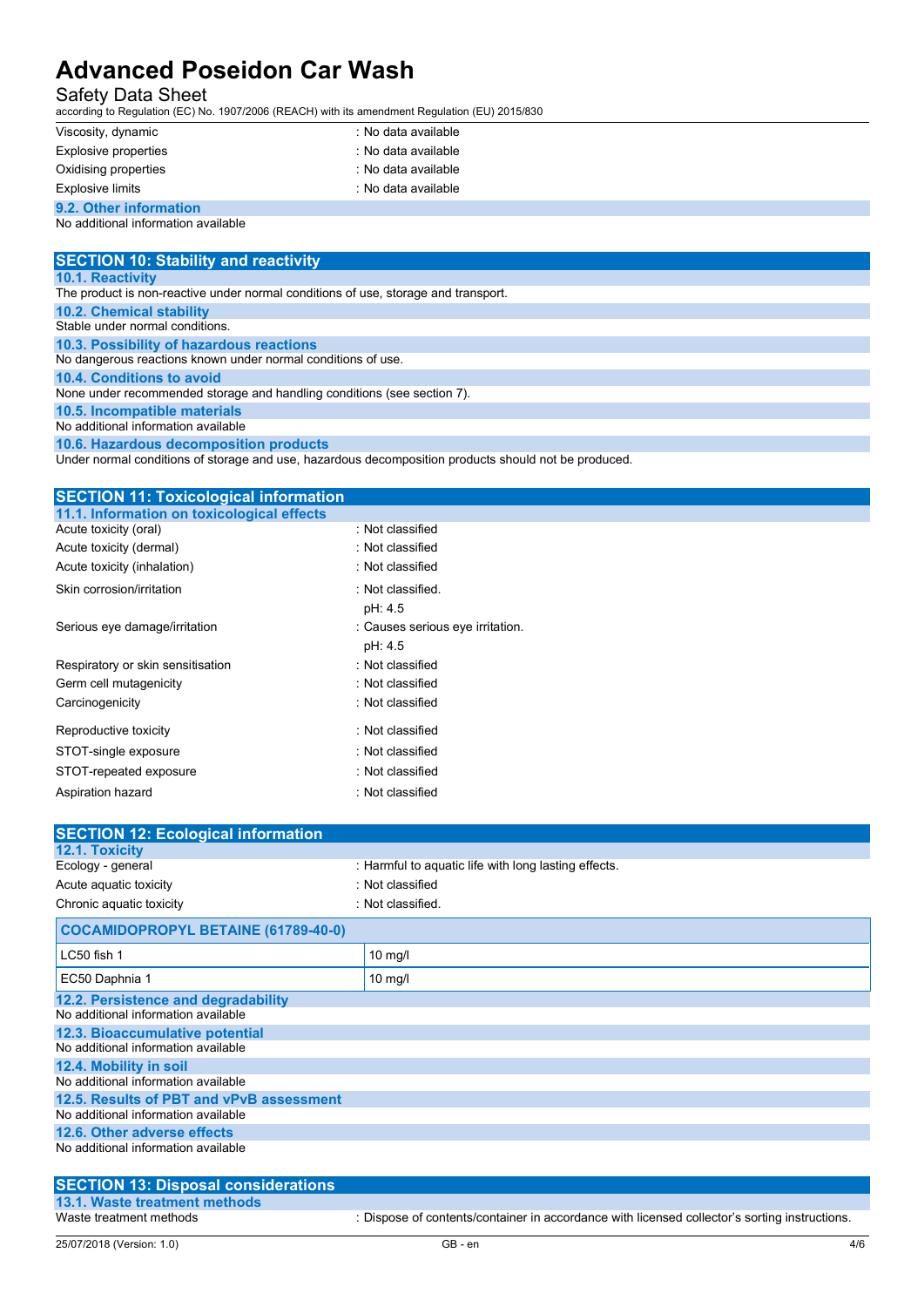| <b>Advanced Poseidon Car Wash</b><br>Safety Data Sheet<br>according to Regulation (EC) No. 1907/2006 (REACH) with its amendment Regulation (EU) 2015/830<br>European List of Waste (LoW) code<br>: 20 01 29* - detergents containing dangerous substances<br><b>SECTION 14: Transport information</b><br>In accordance with ADR / RID / IMDG / IATA / ADN<br>14.1. UN number<br>: Not applicable<br>UN-No. (ADR)<br>UN-No. (IMDG)<br>: Not applicable<br>UN-No. (IATA)<br>: Not applicable<br>UN-No. (ADN)<br>: Not applicable<br>UN-No. (RID)<br>: Not applicable<br>14.2. UN proper shipping name<br>: Not applicable<br>Proper Shipping Name (ADR)<br>Proper Shipping Name (IMDG)<br>: Not applicable<br>Proper Shipping Name (IATA)<br>: Not applicable<br>Proper Shipping Name (ADN)<br>: Not applicable<br>Proper Shipping Name (RID)<br>: Not applicable<br>14.3. Transport hazard class(es)<br><b>ADR</b><br>Transport hazard class(es) (ADR)<br>: Not applicable<br><b>IMDG</b><br>Transport hazard class(es) (IMDG)<br>: Not applicable<br><b>IATA</b><br>Transport hazard class(es) (IATA)<br>: Not applicable<br><b>ADN</b><br>Transport hazard class(es) (ADN)<br>: Not applicable<br><b>RID</b><br>Transport hazard class(es) (RID)<br>: Not applicable<br>14.4. Packing group<br>Packing group (ADR)<br>: Not applicable<br>Packing group (IMDG)<br>: Not applicable<br>Packing group (IATA)<br>: Not applicable<br>Packing group (ADN)<br>: Not applicable<br>Packing group (RID)<br>: Not applicable<br><b>14.5. Environmental hazards</b><br>: No<br>Dangerous for the environment<br>: No<br>Marine pollutant<br>Other information<br>: No supplementary information available<br>14.6. Special precautions for user<br><b>Overland transport</b><br>Not applicable<br>Transport by sea<br>Not applicable<br>Air transport<br>Not applicable<br>Inland waterway transport<br>Not applicable<br>Rail transport<br>Not applicable<br>14.7. Transport in bulk according to Annex II of Marpol and the IBC Code<br>Not applicable<br><b>SECTION 15: Regulatory information</b><br>15.1. Safety, health and environmental regulations/legislation specific for the substance or mixture<br>15.1.1. EU-Regulations<br>Contains no REACH substances with Annex XVII restrictions<br>Contains no substance on the REACH candidate list<br>Contains no REACH Annex XIV substances<br>25/07/2018 (Version: 1.0)<br>GB - en<br>5/6 |  |
|--------------------------------------------------------------------------------------------------------------------------------------------------------------------------------------------------------------------------------------------------------------------------------------------------------------------------------------------------------------------------------------------------------------------------------------------------------------------------------------------------------------------------------------------------------------------------------------------------------------------------------------------------------------------------------------------------------------------------------------------------------------------------------------------------------------------------------------------------------------------------------------------------------------------------------------------------------------------------------------------------------------------------------------------------------------------------------------------------------------------------------------------------------------------------------------------------------------------------------------------------------------------------------------------------------------------------------------------------------------------------------------------------------------------------------------------------------------------------------------------------------------------------------------------------------------------------------------------------------------------------------------------------------------------------------------------------------------------------------------------------------------------------------------------------------------------------------------------------------------------------------------------------------------------------------------------------------------------------------------------------------------------------------------------------------------------------------------------------------------------------------------------------------------------------------------------------------------------------------------------------------------------------------------------------------------------------------------------------------------------------------------------------------------------------------------------|--|
|                                                                                                                                                                                                                                                                                                                                                                                                                                                                                                                                                                                                                                                                                                                                                                                                                                                                                                                                                                                                                                                                                                                                                                                                                                                                                                                                                                                                                                                                                                                                                                                                                                                                                                                                                                                                                                                                                                                                                                                                                                                                                                                                                                                                                                                                                                                                                                                                                                            |  |
|                                                                                                                                                                                                                                                                                                                                                                                                                                                                                                                                                                                                                                                                                                                                                                                                                                                                                                                                                                                                                                                                                                                                                                                                                                                                                                                                                                                                                                                                                                                                                                                                                                                                                                                                                                                                                                                                                                                                                                                                                                                                                                                                                                                                                                                                                                                                                                                                                                            |  |
|                                                                                                                                                                                                                                                                                                                                                                                                                                                                                                                                                                                                                                                                                                                                                                                                                                                                                                                                                                                                                                                                                                                                                                                                                                                                                                                                                                                                                                                                                                                                                                                                                                                                                                                                                                                                                                                                                                                                                                                                                                                                                                                                                                                                                                                                                                                                                                                                                                            |  |
|                                                                                                                                                                                                                                                                                                                                                                                                                                                                                                                                                                                                                                                                                                                                                                                                                                                                                                                                                                                                                                                                                                                                                                                                                                                                                                                                                                                                                                                                                                                                                                                                                                                                                                                                                                                                                                                                                                                                                                                                                                                                                                                                                                                                                                                                                                                                                                                                                                            |  |
|                                                                                                                                                                                                                                                                                                                                                                                                                                                                                                                                                                                                                                                                                                                                                                                                                                                                                                                                                                                                                                                                                                                                                                                                                                                                                                                                                                                                                                                                                                                                                                                                                                                                                                                                                                                                                                                                                                                                                                                                                                                                                                                                                                                                                                                                                                                                                                                                                                            |  |
|                                                                                                                                                                                                                                                                                                                                                                                                                                                                                                                                                                                                                                                                                                                                                                                                                                                                                                                                                                                                                                                                                                                                                                                                                                                                                                                                                                                                                                                                                                                                                                                                                                                                                                                                                                                                                                                                                                                                                                                                                                                                                                                                                                                                                                                                                                                                                                                                                                            |  |
|                                                                                                                                                                                                                                                                                                                                                                                                                                                                                                                                                                                                                                                                                                                                                                                                                                                                                                                                                                                                                                                                                                                                                                                                                                                                                                                                                                                                                                                                                                                                                                                                                                                                                                                                                                                                                                                                                                                                                                                                                                                                                                                                                                                                                                                                                                                                                                                                                                            |  |
|                                                                                                                                                                                                                                                                                                                                                                                                                                                                                                                                                                                                                                                                                                                                                                                                                                                                                                                                                                                                                                                                                                                                                                                                                                                                                                                                                                                                                                                                                                                                                                                                                                                                                                                                                                                                                                                                                                                                                                                                                                                                                                                                                                                                                                                                                                                                                                                                                                            |  |
|                                                                                                                                                                                                                                                                                                                                                                                                                                                                                                                                                                                                                                                                                                                                                                                                                                                                                                                                                                                                                                                                                                                                                                                                                                                                                                                                                                                                                                                                                                                                                                                                                                                                                                                                                                                                                                                                                                                                                                                                                                                                                                                                                                                                                                                                                                                                                                                                                                            |  |
|                                                                                                                                                                                                                                                                                                                                                                                                                                                                                                                                                                                                                                                                                                                                                                                                                                                                                                                                                                                                                                                                                                                                                                                                                                                                                                                                                                                                                                                                                                                                                                                                                                                                                                                                                                                                                                                                                                                                                                                                                                                                                                                                                                                                                                                                                                                                                                                                                                            |  |
|                                                                                                                                                                                                                                                                                                                                                                                                                                                                                                                                                                                                                                                                                                                                                                                                                                                                                                                                                                                                                                                                                                                                                                                                                                                                                                                                                                                                                                                                                                                                                                                                                                                                                                                                                                                                                                                                                                                                                                                                                                                                                                                                                                                                                                                                                                                                                                                                                                            |  |
|                                                                                                                                                                                                                                                                                                                                                                                                                                                                                                                                                                                                                                                                                                                                                                                                                                                                                                                                                                                                                                                                                                                                                                                                                                                                                                                                                                                                                                                                                                                                                                                                                                                                                                                                                                                                                                                                                                                                                                                                                                                                                                                                                                                                                                                                                                                                                                                                                                            |  |
|                                                                                                                                                                                                                                                                                                                                                                                                                                                                                                                                                                                                                                                                                                                                                                                                                                                                                                                                                                                                                                                                                                                                                                                                                                                                                                                                                                                                                                                                                                                                                                                                                                                                                                                                                                                                                                                                                                                                                                                                                                                                                                                                                                                                                                                                                                                                                                                                                                            |  |
|                                                                                                                                                                                                                                                                                                                                                                                                                                                                                                                                                                                                                                                                                                                                                                                                                                                                                                                                                                                                                                                                                                                                                                                                                                                                                                                                                                                                                                                                                                                                                                                                                                                                                                                                                                                                                                                                                                                                                                                                                                                                                                                                                                                                                                                                                                                                                                                                                                            |  |
|                                                                                                                                                                                                                                                                                                                                                                                                                                                                                                                                                                                                                                                                                                                                                                                                                                                                                                                                                                                                                                                                                                                                                                                                                                                                                                                                                                                                                                                                                                                                                                                                                                                                                                                                                                                                                                                                                                                                                                                                                                                                                                                                                                                                                                                                                                                                                                                                                                            |  |
|                                                                                                                                                                                                                                                                                                                                                                                                                                                                                                                                                                                                                                                                                                                                                                                                                                                                                                                                                                                                                                                                                                                                                                                                                                                                                                                                                                                                                                                                                                                                                                                                                                                                                                                                                                                                                                                                                                                                                                                                                                                                                                                                                                                                                                                                                                                                                                                                                                            |  |
|                                                                                                                                                                                                                                                                                                                                                                                                                                                                                                                                                                                                                                                                                                                                                                                                                                                                                                                                                                                                                                                                                                                                                                                                                                                                                                                                                                                                                                                                                                                                                                                                                                                                                                                                                                                                                                                                                                                                                                                                                                                                                                                                                                                                                                                                                                                                                                                                                                            |  |
|                                                                                                                                                                                                                                                                                                                                                                                                                                                                                                                                                                                                                                                                                                                                                                                                                                                                                                                                                                                                                                                                                                                                                                                                                                                                                                                                                                                                                                                                                                                                                                                                                                                                                                                                                                                                                                                                                                                                                                                                                                                                                                                                                                                                                                                                                                                                                                                                                                            |  |
|                                                                                                                                                                                                                                                                                                                                                                                                                                                                                                                                                                                                                                                                                                                                                                                                                                                                                                                                                                                                                                                                                                                                                                                                                                                                                                                                                                                                                                                                                                                                                                                                                                                                                                                                                                                                                                                                                                                                                                                                                                                                                                                                                                                                                                                                                                                                                                                                                                            |  |
|                                                                                                                                                                                                                                                                                                                                                                                                                                                                                                                                                                                                                                                                                                                                                                                                                                                                                                                                                                                                                                                                                                                                                                                                                                                                                                                                                                                                                                                                                                                                                                                                                                                                                                                                                                                                                                                                                                                                                                                                                                                                                                                                                                                                                                                                                                                                                                                                                                            |  |
|                                                                                                                                                                                                                                                                                                                                                                                                                                                                                                                                                                                                                                                                                                                                                                                                                                                                                                                                                                                                                                                                                                                                                                                                                                                                                                                                                                                                                                                                                                                                                                                                                                                                                                                                                                                                                                                                                                                                                                                                                                                                                                                                                                                                                                                                                                                                                                                                                                            |  |
|                                                                                                                                                                                                                                                                                                                                                                                                                                                                                                                                                                                                                                                                                                                                                                                                                                                                                                                                                                                                                                                                                                                                                                                                                                                                                                                                                                                                                                                                                                                                                                                                                                                                                                                                                                                                                                                                                                                                                                                                                                                                                                                                                                                                                                                                                                                                                                                                                                            |  |
|                                                                                                                                                                                                                                                                                                                                                                                                                                                                                                                                                                                                                                                                                                                                                                                                                                                                                                                                                                                                                                                                                                                                                                                                                                                                                                                                                                                                                                                                                                                                                                                                                                                                                                                                                                                                                                                                                                                                                                                                                                                                                                                                                                                                                                                                                                                                                                                                                                            |  |
|                                                                                                                                                                                                                                                                                                                                                                                                                                                                                                                                                                                                                                                                                                                                                                                                                                                                                                                                                                                                                                                                                                                                                                                                                                                                                                                                                                                                                                                                                                                                                                                                                                                                                                                                                                                                                                                                                                                                                                                                                                                                                                                                                                                                                                                                                                                                                                                                                                            |  |
|                                                                                                                                                                                                                                                                                                                                                                                                                                                                                                                                                                                                                                                                                                                                                                                                                                                                                                                                                                                                                                                                                                                                                                                                                                                                                                                                                                                                                                                                                                                                                                                                                                                                                                                                                                                                                                                                                                                                                                                                                                                                                                                                                                                                                                                                                                                                                                                                                                            |  |
|                                                                                                                                                                                                                                                                                                                                                                                                                                                                                                                                                                                                                                                                                                                                                                                                                                                                                                                                                                                                                                                                                                                                                                                                                                                                                                                                                                                                                                                                                                                                                                                                                                                                                                                                                                                                                                                                                                                                                                                                                                                                                                                                                                                                                                                                                                                                                                                                                                            |  |
|                                                                                                                                                                                                                                                                                                                                                                                                                                                                                                                                                                                                                                                                                                                                                                                                                                                                                                                                                                                                                                                                                                                                                                                                                                                                                                                                                                                                                                                                                                                                                                                                                                                                                                                                                                                                                                                                                                                                                                                                                                                                                                                                                                                                                                                                                                                                                                                                                                            |  |
|                                                                                                                                                                                                                                                                                                                                                                                                                                                                                                                                                                                                                                                                                                                                                                                                                                                                                                                                                                                                                                                                                                                                                                                                                                                                                                                                                                                                                                                                                                                                                                                                                                                                                                                                                                                                                                                                                                                                                                                                                                                                                                                                                                                                                                                                                                                                                                                                                                            |  |
|                                                                                                                                                                                                                                                                                                                                                                                                                                                                                                                                                                                                                                                                                                                                                                                                                                                                                                                                                                                                                                                                                                                                                                                                                                                                                                                                                                                                                                                                                                                                                                                                                                                                                                                                                                                                                                                                                                                                                                                                                                                                                                                                                                                                                                                                                                                                                                                                                                            |  |
|                                                                                                                                                                                                                                                                                                                                                                                                                                                                                                                                                                                                                                                                                                                                                                                                                                                                                                                                                                                                                                                                                                                                                                                                                                                                                                                                                                                                                                                                                                                                                                                                                                                                                                                                                                                                                                                                                                                                                                                                                                                                                                                                                                                                                                                                                                                                                                                                                                            |  |
|                                                                                                                                                                                                                                                                                                                                                                                                                                                                                                                                                                                                                                                                                                                                                                                                                                                                                                                                                                                                                                                                                                                                                                                                                                                                                                                                                                                                                                                                                                                                                                                                                                                                                                                                                                                                                                                                                                                                                                                                                                                                                                                                                                                                                                                                                                                                                                                                                                            |  |
|                                                                                                                                                                                                                                                                                                                                                                                                                                                                                                                                                                                                                                                                                                                                                                                                                                                                                                                                                                                                                                                                                                                                                                                                                                                                                                                                                                                                                                                                                                                                                                                                                                                                                                                                                                                                                                                                                                                                                                                                                                                                                                                                                                                                                                                                                                                                                                                                                                            |  |
|                                                                                                                                                                                                                                                                                                                                                                                                                                                                                                                                                                                                                                                                                                                                                                                                                                                                                                                                                                                                                                                                                                                                                                                                                                                                                                                                                                                                                                                                                                                                                                                                                                                                                                                                                                                                                                                                                                                                                                                                                                                                                                                                                                                                                                                                                                                                                                                                                                            |  |
|                                                                                                                                                                                                                                                                                                                                                                                                                                                                                                                                                                                                                                                                                                                                                                                                                                                                                                                                                                                                                                                                                                                                                                                                                                                                                                                                                                                                                                                                                                                                                                                                                                                                                                                                                                                                                                                                                                                                                                                                                                                                                                                                                                                                                                                                                                                                                                                                                                            |  |
|                                                                                                                                                                                                                                                                                                                                                                                                                                                                                                                                                                                                                                                                                                                                                                                                                                                                                                                                                                                                                                                                                                                                                                                                                                                                                                                                                                                                                                                                                                                                                                                                                                                                                                                                                                                                                                                                                                                                                                                                                                                                                                                                                                                                                                                                                                                                                                                                                                            |  |
|                                                                                                                                                                                                                                                                                                                                                                                                                                                                                                                                                                                                                                                                                                                                                                                                                                                                                                                                                                                                                                                                                                                                                                                                                                                                                                                                                                                                                                                                                                                                                                                                                                                                                                                                                                                                                                                                                                                                                                                                                                                                                                                                                                                                                                                                                                                                                                                                                                            |  |
|                                                                                                                                                                                                                                                                                                                                                                                                                                                                                                                                                                                                                                                                                                                                                                                                                                                                                                                                                                                                                                                                                                                                                                                                                                                                                                                                                                                                                                                                                                                                                                                                                                                                                                                                                                                                                                                                                                                                                                                                                                                                                                                                                                                                                                                                                                                                                                                                                                            |  |
|                                                                                                                                                                                                                                                                                                                                                                                                                                                                                                                                                                                                                                                                                                                                                                                                                                                                                                                                                                                                                                                                                                                                                                                                                                                                                                                                                                                                                                                                                                                                                                                                                                                                                                                                                                                                                                                                                                                                                                                                                                                                                                                                                                                                                                                                                                                                                                                                                                            |  |
|                                                                                                                                                                                                                                                                                                                                                                                                                                                                                                                                                                                                                                                                                                                                                                                                                                                                                                                                                                                                                                                                                                                                                                                                                                                                                                                                                                                                                                                                                                                                                                                                                                                                                                                                                                                                                                                                                                                                                                                                                                                                                                                                                                                                                                                                                                                                                                                                                                            |  |
|                                                                                                                                                                                                                                                                                                                                                                                                                                                                                                                                                                                                                                                                                                                                                                                                                                                                                                                                                                                                                                                                                                                                                                                                                                                                                                                                                                                                                                                                                                                                                                                                                                                                                                                                                                                                                                                                                                                                                                                                                                                                                                                                                                                                                                                                                                                                                                                                                                            |  |
|                                                                                                                                                                                                                                                                                                                                                                                                                                                                                                                                                                                                                                                                                                                                                                                                                                                                                                                                                                                                                                                                                                                                                                                                                                                                                                                                                                                                                                                                                                                                                                                                                                                                                                                                                                                                                                                                                                                                                                                                                                                                                                                                                                                                                                                                                                                                                                                                                                            |  |
|                                                                                                                                                                                                                                                                                                                                                                                                                                                                                                                                                                                                                                                                                                                                                                                                                                                                                                                                                                                                                                                                                                                                                                                                                                                                                                                                                                                                                                                                                                                                                                                                                                                                                                                                                                                                                                                                                                                                                                                                                                                                                                                                                                                                                                                                                                                                                                                                                                            |  |
|                                                                                                                                                                                                                                                                                                                                                                                                                                                                                                                                                                                                                                                                                                                                                                                                                                                                                                                                                                                                                                                                                                                                                                                                                                                                                                                                                                                                                                                                                                                                                                                                                                                                                                                                                                                                                                                                                                                                                                                                                                                                                                                                                                                                                                                                                                                                                                                                                                            |  |
|                                                                                                                                                                                                                                                                                                                                                                                                                                                                                                                                                                                                                                                                                                                                                                                                                                                                                                                                                                                                                                                                                                                                                                                                                                                                                                                                                                                                                                                                                                                                                                                                                                                                                                                                                                                                                                                                                                                                                                                                                                                                                                                                                                                                                                                                                                                                                                                                                                            |  |
|                                                                                                                                                                                                                                                                                                                                                                                                                                                                                                                                                                                                                                                                                                                                                                                                                                                                                                                                                                                                                                                                                                                                                                                                                                                                                                                                                                                                                                                                                                                                                                                                                                                                                                                                                                                                                                                                                                                                                                                                                                                                                                                                                                                                                                                                                                                                                                                                                                            |  |
|                                                                                                                                                                                                                                                                                                                                                                                                                                                                                                                                                                                                                                                                                                                                                                                                                                                                                                                                                                                                                                                                                                                                                                                                                                                                                                                                                                                                                                                                                                                                                                                                                                                                                                                                                                                                                                                                                                                                                                                                                                                                                                                                                                                                                                                                                                                                                                                                                                            |  |
|                                                                                                                                                                                                                                                                                                                                                                                                                                                                                                                                                                                                                                                                                                                                                                                                                                                                                                                                                                                                                                                                                                                                                                                                                                                                                                                                                                                                                                                                                                                                                                                                                                                                                                                                                                                                                                                                                                                                                                                                                                                                                                                                                                                                                                                                                                                                                                                                                                            |  |
|                                                                                                                                                                                                                                                                                                                                                                                                                                                                                                                                                                                                                                                                                                                                                                                                                                                                                                                                                                                                                                                                                                                                                                                                                                                                                                                                                                                                                                                                                                                                                                                                                                                                                                                                                                                                                                                                                                                                                                                                                                                                                                                                                                                                                                                                                                                                                                                                                                            |  |
|                                                                                                                                                                                                                                                                                                                                                                                                                                                                                                                                                                                                                                                                                                                                                                                                                                                                                                                                                                                                                                                                                                                                                                                                                                                                                                                                                                                                                                                                                                                                                                                                                                                                                                                                                                                                                                                                                                                                                                                                                                                                                                                                                                                                                                                                                                                                                                                                                                            |  |

### 15.1.1. EU-Regulations